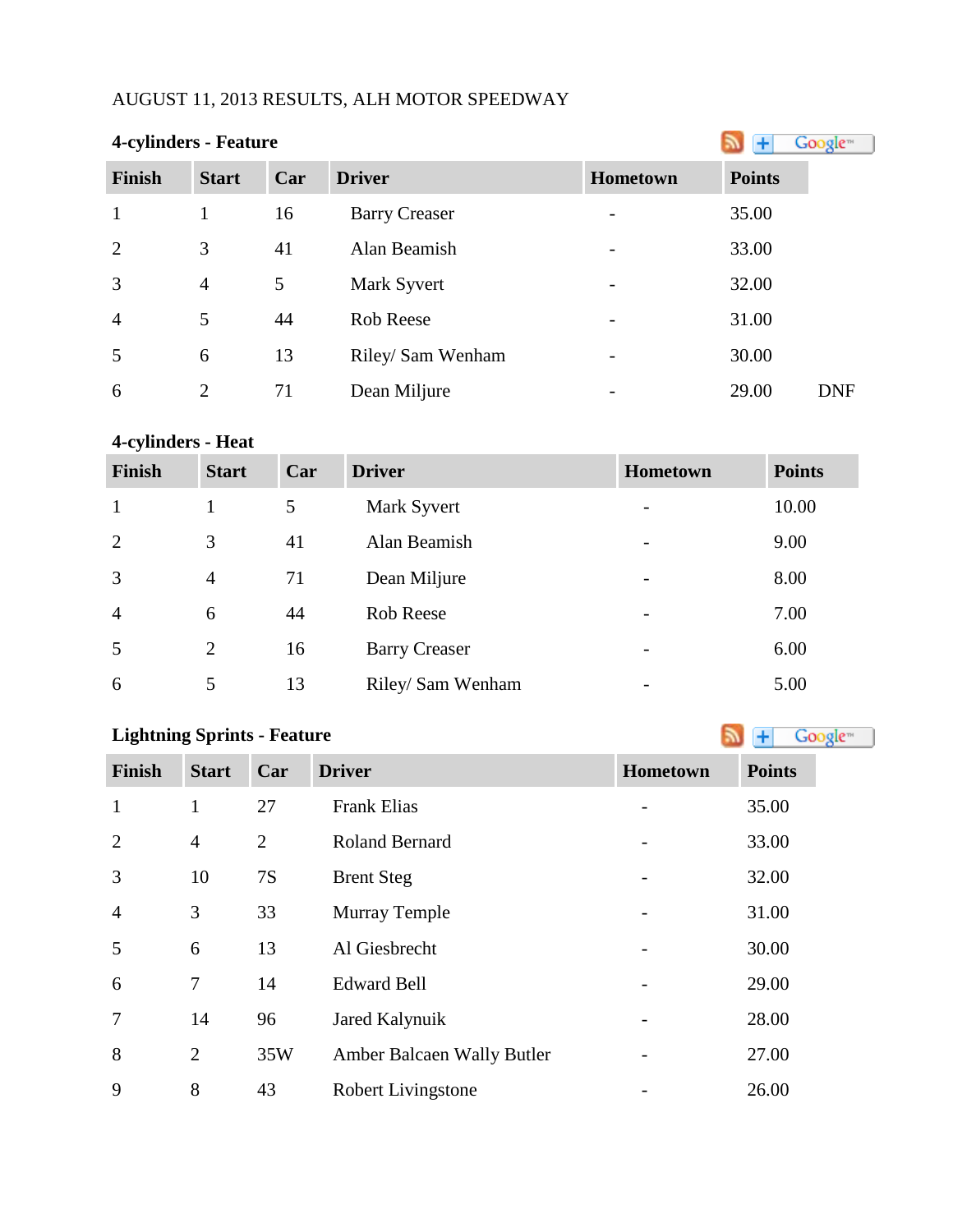| 10 | 13 | 12 | <b>Brayden Pengilly</b> | $\overline{\phantom{0}}$ | 25.00 |            |
|----|----|----|-------------------------|--------------------------|-------|------------|
| 11 | 12 | 31 | Rodney Banman           | $\overline{\phantom{a}}$ | 24.00 |            |
| 12 | 9  | 16 | Kyle Cole               | $\overline{\phantom{a}}$ | 23.00 |            |
| 13 | 5  | 11 | <b>Dexter Duersten</b>  |                          | 22.00 | <b>DNF</b> |
| 14 | 11 | 22 | Ted Doell Ron Doell     |                          | 21.00 | <b>DNF</b> |
| 15 | 15 | 17 | Jesse Giesbrecht        | $\overline{\phantom{0}}$ | 20.00 | <b>DNF</b> |

# **Lightning Sprints - Heat 3**

| <b>Finish</b>  | <b>Start</b> | Car | <b>Driver</b>          | <b>Hometown</b>          | <b>Points</b> |            |
|----------------|--------------|-----|------------------------|--------------------------|---------------|------------|
|                |              | 33  | <b>Murray Temple</b>   | $\overline{\phantom{0}}$ | 10.00         |            |
| 2              | 2            | 11  | <b>Dexter Duersten</b> | $\overline{\phantom{a}}$ | 9.00          |            |
| 3              | 4            | 16  | Kyle Cole              | -                        | 8.00          |            |
| $\overline{4}$ | 3            | 31  | Rodney Banman          | $\qquad \qquad$          | 7.00          |            |
| 5              | 5            | 17  | Jesse Giesbrecht       |                          | 6.00          | <b>DNF</b> |

# **Lightning Sprints - Heat 2**

| Finish         | <b>Start</b>   | Car | <b>Driver</b>              | Hometown | <b>Points</b> |            |
|----------------|----------------|-----|----------------------------|----------|---------------|------------|
|                |                | 35W | Amber Balcaen Wally Butler |          | 10.00         |            |
| 2              | 4              | 2   | <b>Roland Bernard</b>      |          | 9.00          |            |
| 3              | 3              | 43  | <b>Robert Livingstone</b>  |          | 8.00          |            |
| $\overline{4}$ | $\overline{2}$ | 22  | Ted Doell Ron Doell        |          | 7.00          |            |
| 5              | 5              | 96  | Jared Kalynuik             |          | 6.00          | <b>DNF</b> |

# **Lightning Sprints - Heat 1**

| Finish         | <b>Start</b> | Car | <b>Driver</b>           | <b>Hometown</b>          | <b>Points</b> |
|----------------|--------------|-----|-------------------------|--------------------------|---------------|
| 1              |              | 27  | <b>Frank Elias</b>      | $\overline{\phantom{a}}$ | 10.00         |
| 2              | 2            | 13  | Al Giesbrecht           | $\overline{\phantom{0}}$ | 9.00          |
| 3              | 3            | 14  | <b>Edward Bell</b>      | -                        | 8.00          |
| $\overline{4}$ | 5            | 7S  | <b>Brent Steg</b>       | $\overline{\phantom{a}}$ | 7.00          |
| 5              | 4            | 12  | <b>Brayden Pengilly</b> | $\overline{\phantom{a}}$ | 6.00          |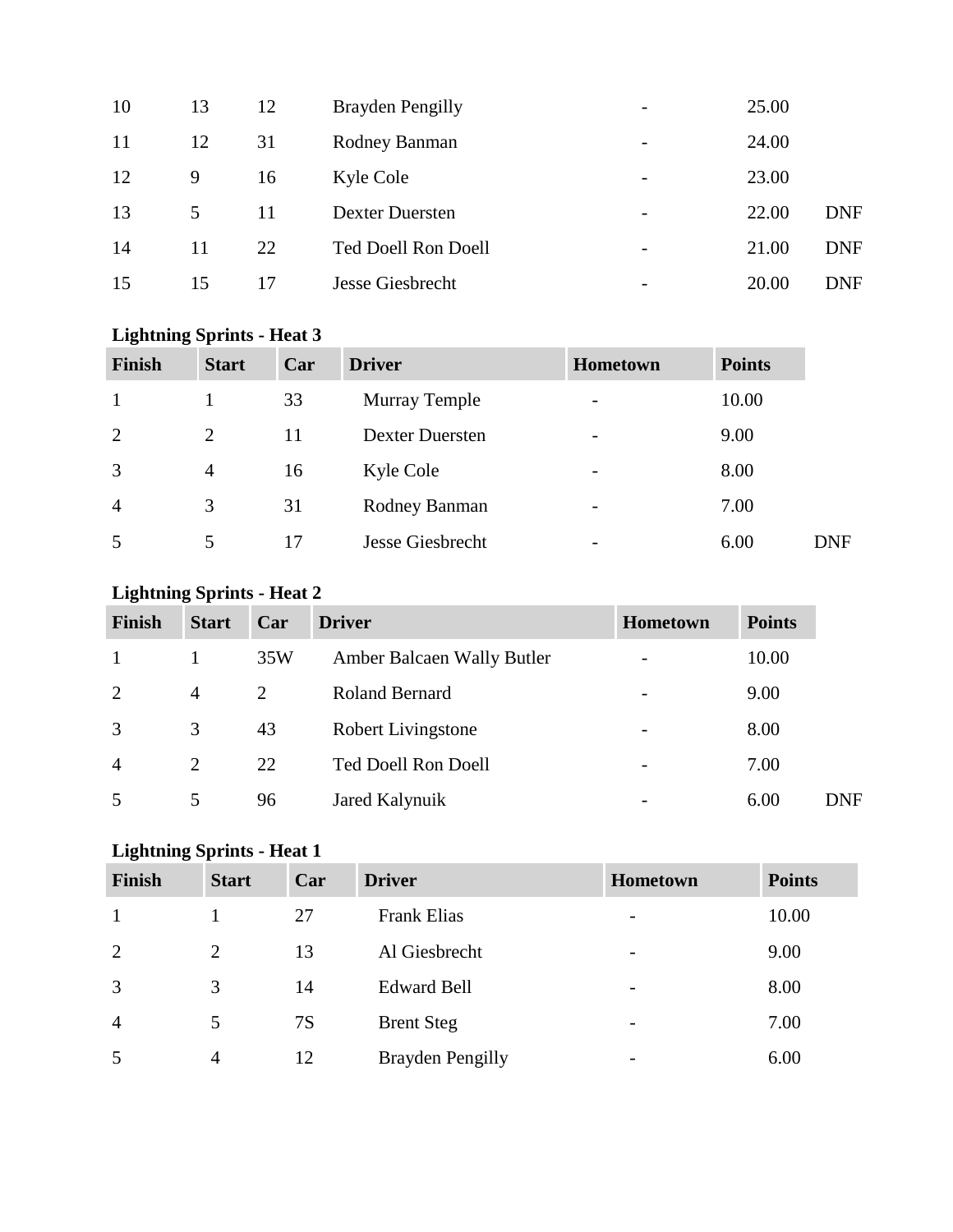# **MidwestModifieds - Feature All and Society All and Society All and Society All and Society All and Society All and Society All and Society All and Society All and Society All and Society All and Society All and Society**

| <b>Finish</b>  | <b>Start</b>   | Car            | <b>Driver</b>        | Hometown | <b>Points</b> |
|----------------|----------------|----------------|----------------------|----------|---------------|
| $\mathbf{1}$   | 3              | 55             | Murray Kozie         |          | 35.00         |
| 2              | 7              | 44             | <b>Austin Hunter</b> |          | 33.00         |
| 3              | 5              | 24             | James Wall           |          | 32.00         |
| $\overline{4}$ | $\mathbf{1}$   | 36             | <b>Ryan Cousins</b>  |          | 31.00         |
| 5              | 8              | 54             | <b>Brodie Dobson</b> |          | 30.00         |
| 6              | $\overline{4}$ | X <sub>5</sub> | Rob Gordon           |          | 29.00         |
| $\overline{7}$ | $\overline{2}$ | 42             | Rob Penner           |          | 28.00         |
| 8              | 9              | 18             | Gary Unrau           |          | 27.00         |
| 9              | 10             | 16             | Pat Smith            |          | 26.00         |
| 10             | 6              | 921            | <b>Rick Fehr</b>     |          | 0.00          |

# **Midwest Modifieds - Heat 2**

| Finish         | <b>Start</b> | Car            | <b>Driver</b>        | Hometown                 | <b>Points</b> |
|----------------|--------------|----------------|----------------------|--------------------------|---------------|
| 1              | 2            | 54             | <b>Brodie Dobson</b> | $\overline{\phantom{0}}$ | 10.00         |
| 2              | 5            | 24             | James Wall           | $\overline{\phantom{a}}$ | 9.00          |
| 3              | 3            | X <sub>5</sub> | Rob Gordon           | $\overline{\phantom{a}}$ | 8.00          |
| $\overline{4}$ |              | 42             | Rob Penner           | $\overline{\phantom{a}}$ | 7.00          |
| 5              | 4            | 16             | Pat Smith            | $\overline{\phantom{0}}$ | 6.00          |

# **Midwest Modifieds - Heat 1**

| <b>Finish</b>  | <b>Start</b>   | Car | <b>Driver</b>        | <b>Hometown</b>          | <b>Points</b> |
|----------------|----------------|-----|----------------------|--------------------------|---------------|
|                |                | 36  | <b>Ryan Cousins</b>  | $\overline{\phantom{a}}$ | 10.00         |
| 2              | 3              | 44  | <b>Austin Hunter</b> | $\overline{\phantom{a}}$ | 9.00          |
| 3              | 5              | 55  | Murray Kozie         | $\overline{\phantom{a}}$ | 8.00          |
| $\overline{4}$ | $\overline{4}$ | 921 | <b>Rick Fehr</b>     | $\overline{\phantom{a}}$ | 7.00          |
| 5              | $\overline{2}$ | 18  | Gary Unrau           | $\overline{\phantom{a}}$ | 6.00          |

| <b>Modifieds - Feature</b> |              |     |               |                 |               |
|----------------------------|--------------|-----|---------------|-----------------|---------------|
| Finish                     | <b>Start</b> | Car | <b>Driver</b> | <b>Hometown</b> | <b>Points</b> |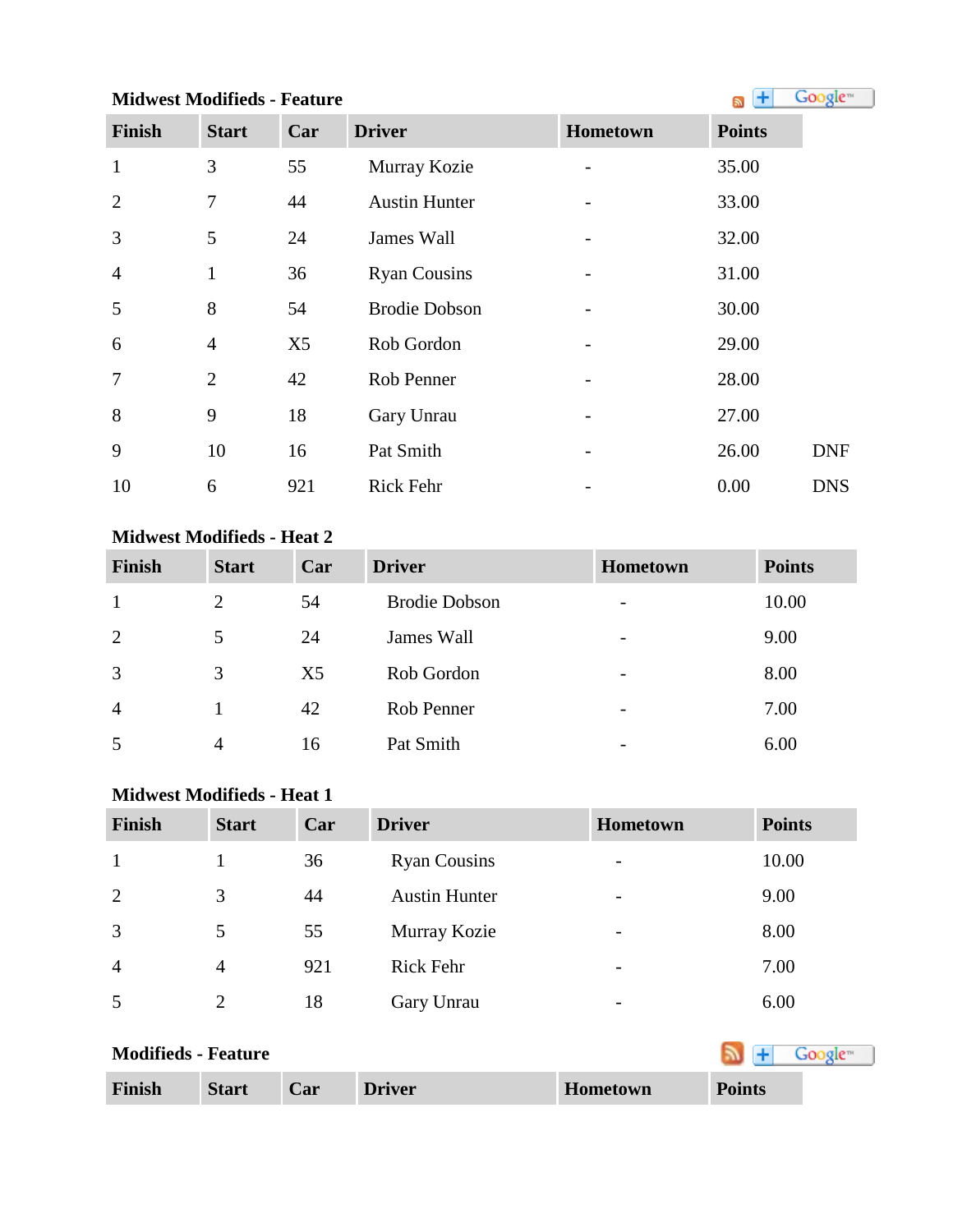| $\mathbf{1}$   | $\overline{2}$ | 20X            | Darian Boyce       |   | 35.00 |            |
|----------------|----------------|----------------|--------------------|---|-------|------------|
| $\overline{2}$ | 3              | 5              | <b>Scott Greer</b> |   | 33.00 |            |
| 3              | $\overline{4}$ | 10W            | Ward Imrie         | - | 32.00 |            |
| $\overline{4}$ | 5              | 48             | Jerome Guyot       |   | 31.00 |            |
| 5              | 8              | <b>9M</b>      | Lee Mcrae          |   | 30.00 |            |
| 6              | 6              | 25             | Eric Guyot         | - | 29.00 |            |
| 7              | 7              | X <sub>5</sub> | Rob Gordon         |   | 28.00 |            |
| 8              |                | 1 J            | Jeff Pritchard     |   | 27.00 | <b>DNF</b> |

#### **Modifieds - Heat**

| <b>Finish</b>  | <b>Start</b>   | Car            | <b>Driver</b>      | <b>Hometown</b>          | <b>Points</b> |            |
|----------------|----------------|----------------|--------------------|--------------------------|---------------|------------|
| $\mathbf{1}$   | $\mathbf{1}$   | 5              | <b>Scott Greer</b> |                          | 10.00         |            |
| $\overline{2}$ | $\overline{2}$ | 48             | Jerome Guyot       |                          | 9.00          |            |
| 3              | 5              | 10W            | Ward Imrie         | $\overline{\phantom{0}}$ | 8.00          |            |
| $\overline{4}$ | 3              | 1J             | Jeff Pritchard     |                          | 7.00          |            |
| 5              | 7              | 20X            | Darian Boyce       |                          | 6.00          |            |
| 6              | 8              | 25             | Eric Guyot         |                          | 5.00          |            |
| $\overline{7}$ | 6              | X <sub>5</sub> | Rob Gordon         |                          | 4.00          | <b>DNF</b> |
| 8              | $\overline{4}$ | 9M             | Lee Mcrae          |                          | 3.00          | <b>DNF</b> |

# **PureStocks - Feature Algebra Constant Constant Constant Constant Constant Constant Constant Constant Constant Constant Constant Constant Constant Constant Constant Constant Constant Constant Constant Constant Constan**

| <b>Finish</b>  | <b>Start</b>   | Car | <b>Driver</b>        | Hometown | <b>Points</b> |
|----------------|----------------|-----|----------------------|----------|---------------|
| $\mathbf{1}$   |                | 21  | <b>Brett Proctor</b> |          | 35.00         |
| $\overline{2}$ | 2              | 42R | <b>Dylan Penner</b>  |          | 33.00         |
| 3              | $\overline{7}$ | 4R  | Derek Pollock        |          | 32.00         |
| $\overline{4}$ | 6              | 25  | <b>Brad Wall</b>     |          | 31.00         |
| 5              | 5              | 445 | Mary Klaassan        |          | 30.00         |
| 6              | 3              | 7   | Keith Graham         |          | 29.00         |
| 7              | $\overline{4}$ | 6   | Nathan Klaassen      |          | 28.00         |

### **Pure Stocks - Heat**